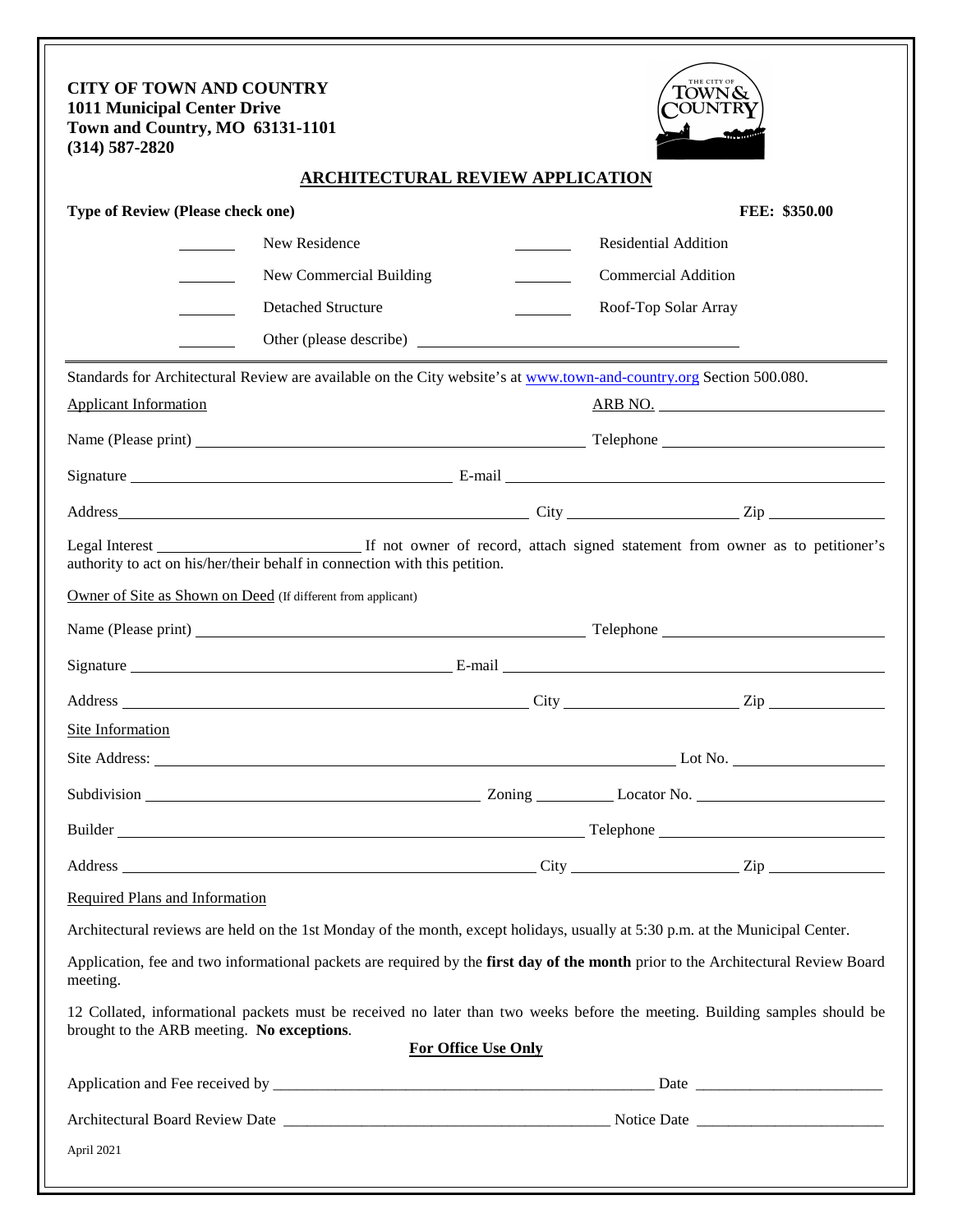# CITY OF TOWN AND COUNTRY ARCHITECTURAL REVIEW

Article 5 – Chapter 500 of the Town & Country Municipal Code

- 1. The Architectural Review Board must approve architectural and site design before a building permit can be issued. Non-residential construction must also be reviewed by the Board of Aldermen.
	- a. Architectural Review Board meets on the first Monday of the month at 5:30PM
	- b. Board of Aldermen (Non-residential only) meets on the second and fourth Monday of the month at 7:00PM
- 2. Completed and signed application, \$350 application fee and TWO (2) packets are required by the first day of the month, the month before the intended meeting (approximately 40 days)
- 3. TWO (2) copies of the following items must be submitted with the application and shall be drawn to scale on paper formatted to no larger than 11" x 17"
	- a. Cover Sheet
		- i. Title block including address of property
		- ii. Area map showing the general location of the property within the context of arterial roadways
		- iii. Lot Area (square feet and acres)
		- iv. Floor Area (square feet) and Floor Area Percentage
		- v. Green Space Area (square feet) and Green Space Percentage
		- vi. Distance from street
		- vii. Height of Building (Lowest point to highest point along front, excluding chimney.)
		- viii. Roof Material / Color
		- ix. Brick or Stone Color
		- x. Siding Type and Color
		- xi. Trim and Accent Color
		- xii. Window Style and Make
	- b. Site Plan (multiple sheets as necessary) developed in accordance with Sections  $405.260(A)(1)(a)$  through 405.260(A)(1)(i) of the Town & Country Municipal Code including (but not exclusively) the following:
		- i. Sealed and signed engineer's calculations of differential water runoff on lot before and after new construction to insure compliance with Sections 415.100 through 415.120 of the Town & Country Municipal Code<br>ii. Tree Protecti
		- Protection Plan (https://www.town-and-country.org/DocumentCenter/View/4003/Tree-Preservation-Requirements)
		- iii. Landscape plan showing materials to be maintained and proposed new materials
		- iv. Include all architecturally significant elements such as retaining walls, detention ponds and driveways
	- c. Architectural representation of the proposed structure
		- i. Line drawn structure elevations and a roof plan
			- 1. For renovations and additions show both the existing structure with demolition identified and the proposed structure
			- 2. Each elevation must identify exterior materials
			- 3. Include the area and area percentage of each material for each elevation and insure it is compliant with Section 500.110 of the Town & Country Municipal Code
		- ii. Color renderings of all 4 sides of the structure
		- iii. Parts i and ii of this section may be combined at the discretion of the applicant or request of the Board
	- d. General interior floor plan of the affected areas of the structure
	- e. Photo of existing structure and photos of existing structures on both sides and across the street of the proposed project
	- f. Submit letter or statement describing to what degree and how material of any existing structure to be demolished will be recycled, reused or repurposed
	- g. Submit affirmation of notification of subdivision trustees (names and contact information) regarding the project
- 4. Architectural Review Board Meeting Requirements
	- a. A representative of the project is required to be in attendance at the meeting. This can be either the owner, architect or general contractor
	- b. It is also required that one (1) set of exterior materials samples for the project be brought to the Architectural Review Meeting

If you have any questions please call the Department of Planning & Public Works at 314-587-2820.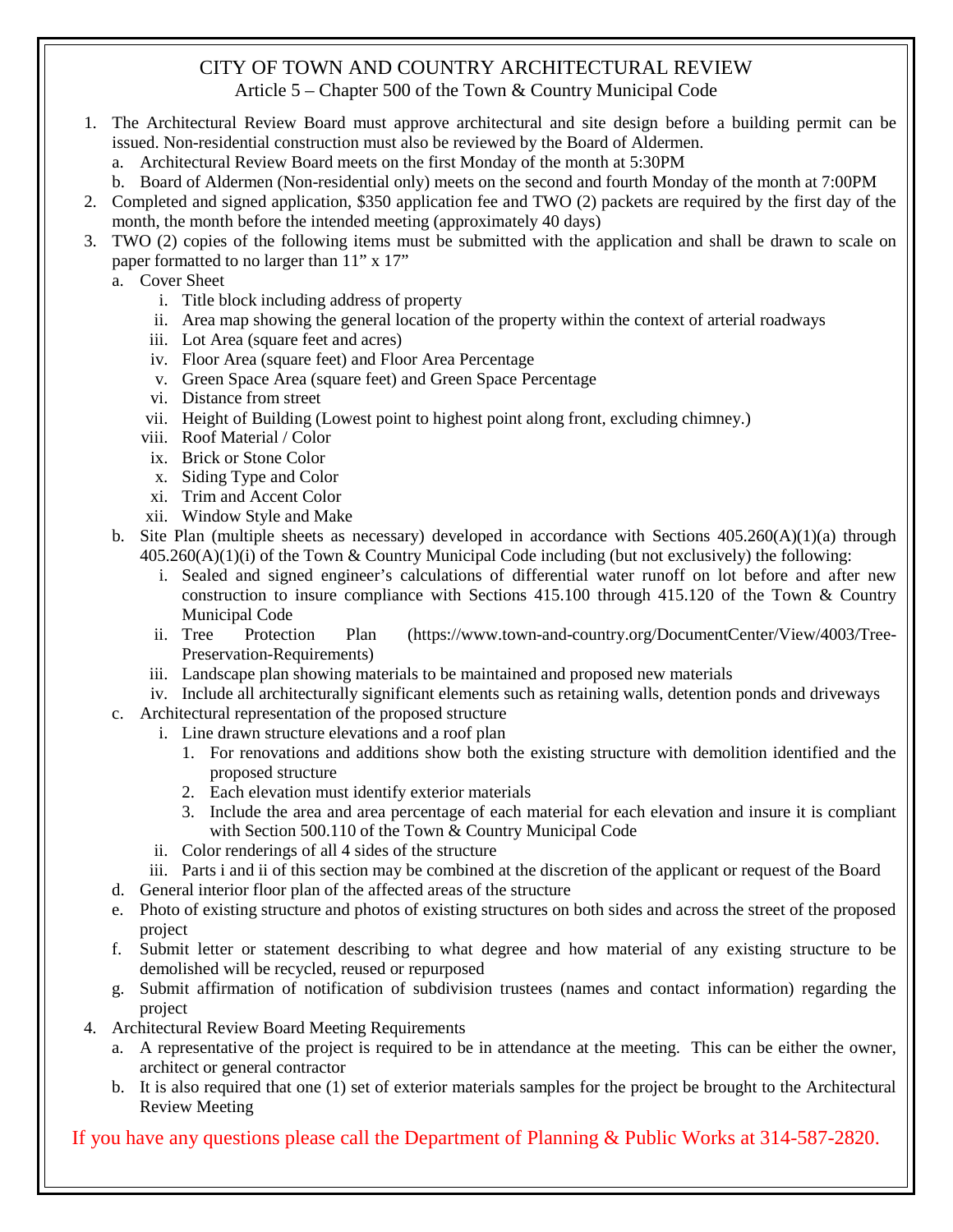## **Architectural Review Requirements for Solar Panels**

Architectural Review Board meetings are held at 5:30 p.m. the first Monday of each month.

- The Architectural Review Board must approve architectural and site design before a building permit can be issued.
- Application, \$350 fee and **TWO** packets are required by the **first day of the month** prior to the Architectural Review Board meeting. A representative should attend the review meeting.

**Twelve (12)** copies of the following items (packet contents **collated** and **folded**) must be submitted for the Architectural Review Board meeting that is being requested for the review.

- 1. Current plot plan showing existing structure and location of array(s) including:
	- Lot Area
	- Distance the system will be from street/property lines.
- 2. For Roof-Mounted Systems Details of existing structure including:
	- Height of building.
	- Roof color.
- 3. Site plan including:
	- Panel layout/size. (Label length and width of each section.)
	- Number of panels (per section if applicable)
	- Distance of panels from roof edges, eaves, hips, or ridges. (Roof-mounted systems)
	- Height that panels project off of roof. (Roof-mounted systems)
- 4. Photographs demonstrating visibility from:
	- Ground elevation surrounding the structure
	- Visibility of array(s) from each lot line.
- 5. Details of the Solar panels including:
	- Description of panels.
	- Color of panel/frames
	- Method of bracing
	- Size of individual panels
	- Size of array(s)
	- Number of panels
- 6. Landscape plan (Ground-mounted systems)
- 7. Trustee approvals or disapprovals on plans or by letter.
- 8. Memo summarizing the project, including:
	- Reason for request
	- Description of the arrays including: number of panels, size, location, visibility, relationship to the sun, efficiency, etc.

If you have any questions please call the Planning & Public Works Department at 314-587-2820.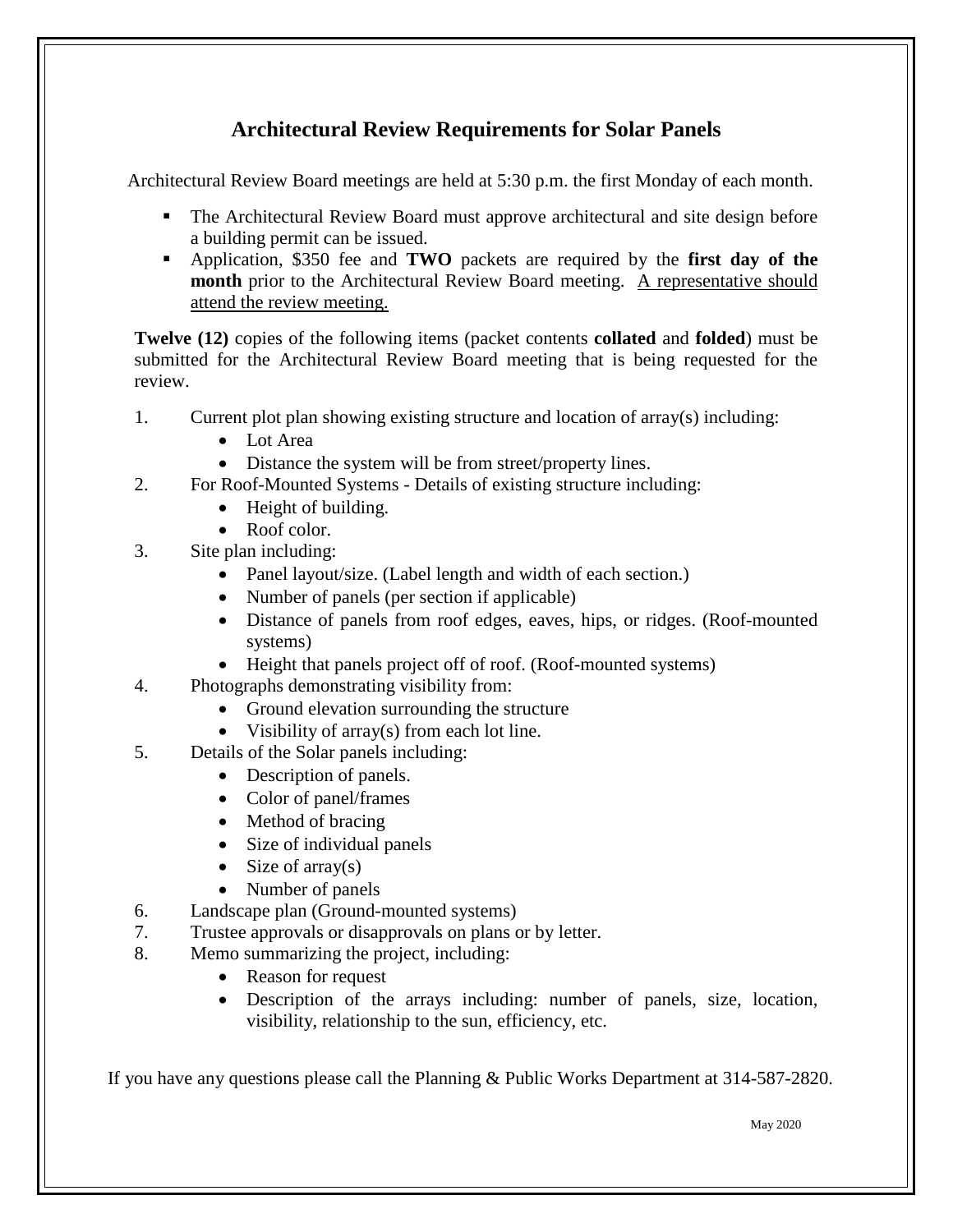$ARB \#$ ZONING DISTRICT\_\_\_\_\_\_\_ **SINGLE-FAMILY CONSTRUCTION WORKSHEET** City of Town & Country – 1011 Municipal Center Drive, Town & Country MO 63131 (314) 587-2820 *This form must be completed and submitted with any Building Permit Application for single-family construction (including new homes, additions, alterations and accessory buildings/structures).* PROPERTY ADDRESS: **LOT DIMENSIONS:** 1. LOT WIDTH feet (Measured at front building line) 1a. LOT AREA \_\_\_\_\_\_\_\_\_\_\_\_\_\_\_\_\_square feet 1b. FRONT SETBACK\_\_\_\_\_\_\_\_\_\_\_\_\_\_\_\_\_feet 1c. SIDE SETBACK \_\_\_\_\_\_\_\_\_\_\_\_\_\_\_\_\_feet 1d. REAR SETBACK feet **FLOOR AREA PER LOT (FAP):** Existing to Remain (SF) Proposed New (SF) 2.  $1^{\text{st}}$  Floor  $+$ 3.  $2^{nd}$  Floor  $\qquad \qquad \qquad$  +  $\qquad \qquad$  = 4.  $3^{rd}$  Floor  $\qquad \qquad \qquad$  +  $\qquad \qquad$  = 5. House Total (Items  $2+3+4$ )  $=$ 6. Garage/Accessory Building (SF):  $+$ 7. Amount over 1,056 Square Feet: \_\_\_\_\_\_\_\_\_\_\_\_ + \_\_\_\_\_\_\_\_\_\_\_\_\_\_\_\_\_\_ = 8. Floor Area Per Code (Items  $5+7$ ) 9. Floor Area % (Item 8 divided by Item  $1A$ )  $=$ **Minimum side yard setback shall be the greater (more restrictive) of the 3 following calculations:** a. 50 feet from each side lot line, 15% of the width of the lot from each side lot line, whichever is the lesser. b. Equal to the height of the adjacent exterior building face measured from the elevation of the natural adjacent grade to the elevation of the top of the inhabitable space, excepting for any portion of the exterior wall that encloses uninhabitable attic space. c. The floor area divided by 200 feet

Residential Floor Area is the sum of the gross floor area for each of a building's stories measured from the exterior limits of the faces of the structure including all heated, habitable area but excluding unenclosed porches, accessory structures, basements and 2nd floor area open to floor below. Space designated for the parking of motor vehicles and accessory buildings shall be excluded, unless the area exceeds 1,056 square feet for which any area in excess shall be accounted for as floor area. Generally, Maximum Floor Area per Lot is 13%, unless lot is less than 1 acre then the maximum is 16% or not to exceed 5,662 square feet.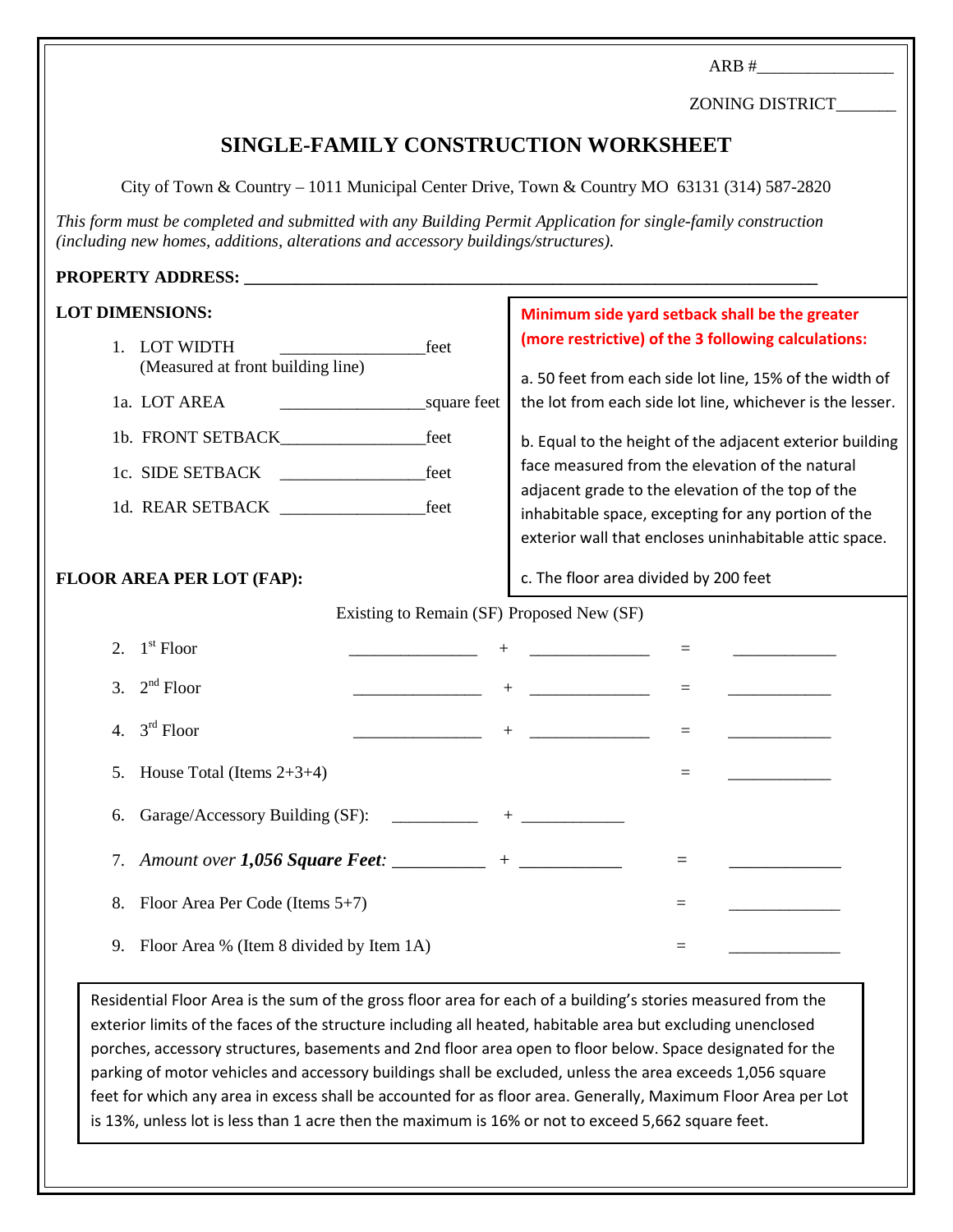#### **GREENSPACE PER LOT**

Surface Area

10. Greenspace Total SF 11. Greenspace % (Item 10 divided by Item 1A) \_\_\_\_\_\_\_\_\_\_SF

Generally, the Minimum Greenspace per Lot is **75%**, unless lot is less than 1 acre then the minimum is 60% or a maximum impervious area of 10,000 square feet, verify with City Staff. Greenspace includes the following elements: Grass, Trees, Water Surface (Pool, Spa, Pond/Lake) Ravines, Drainageways, Floodplain and Landscape Bed (20% Hardscape Max)

### **HEIGHT OF HOUSE:**

Existing to Remain (SF) Proposed New (SF)

12. Height of House: \_\_\_\_\_\_\_\_\_\_\_\_\_\_\_\_\_ + \_\_\_\_\_\_\_\_\_\_\_\_\_\_\_ = \_\_\_\_\_\_\_\_\_\_\_\_\_

Maximum Height is **40 feet** for a residential structure. Exception in Estate District, for every 1 foot of additional front/side setback 6 inches of height up to 50 feet may be provided and has to be recorded on a plat.

Building height is the vertical distance measured from the lowest proposed finished grade of the front of the building to a point on the vertical line which is perpendicular to the highest point of the building (excluding chimney).

**An offset of at least 25% of the wall height shall be implemented into the face of any exterior wall which faces a side yard that is at an elevation of more than 25 feet above the nearest adjacent grade, excepting for any portion of the exterior wall that encloses unoccupied attic space.**

#### **ARCHITECTURE: (See Section 500.110 for Architectural Compliance Criteria)**

| Primary Wall Material/Color:   |  |
|--------------------------------|--|
| Secondary Wall Material/Color: |  |
| Roof Material/Color:           |  |
| Window Style/Make:             |  |
| Trim and Accent Color:         |  |

Exterior materials for new residential structures shall be identified including the area and the area percentage of such exterior materials used for each elevation of the residence, excluding doors and windows**. For each side and rear elevation, the exterior shall include at least 10% or equal amount (whichever is the lesser) of the primary exterior material used for the exterior front building elevation, as well as 10% or equal amount (whichever is the lesser) of the secondary exterior material used for the exterior front building elevation.** The word "primarily" means the majority of the front elevation area, excluding doors and windows. The word "secondary" means the second most used material of the front elevation area, excluding doors and windows.

**Vinyl is not permitted (siding or soffits)**